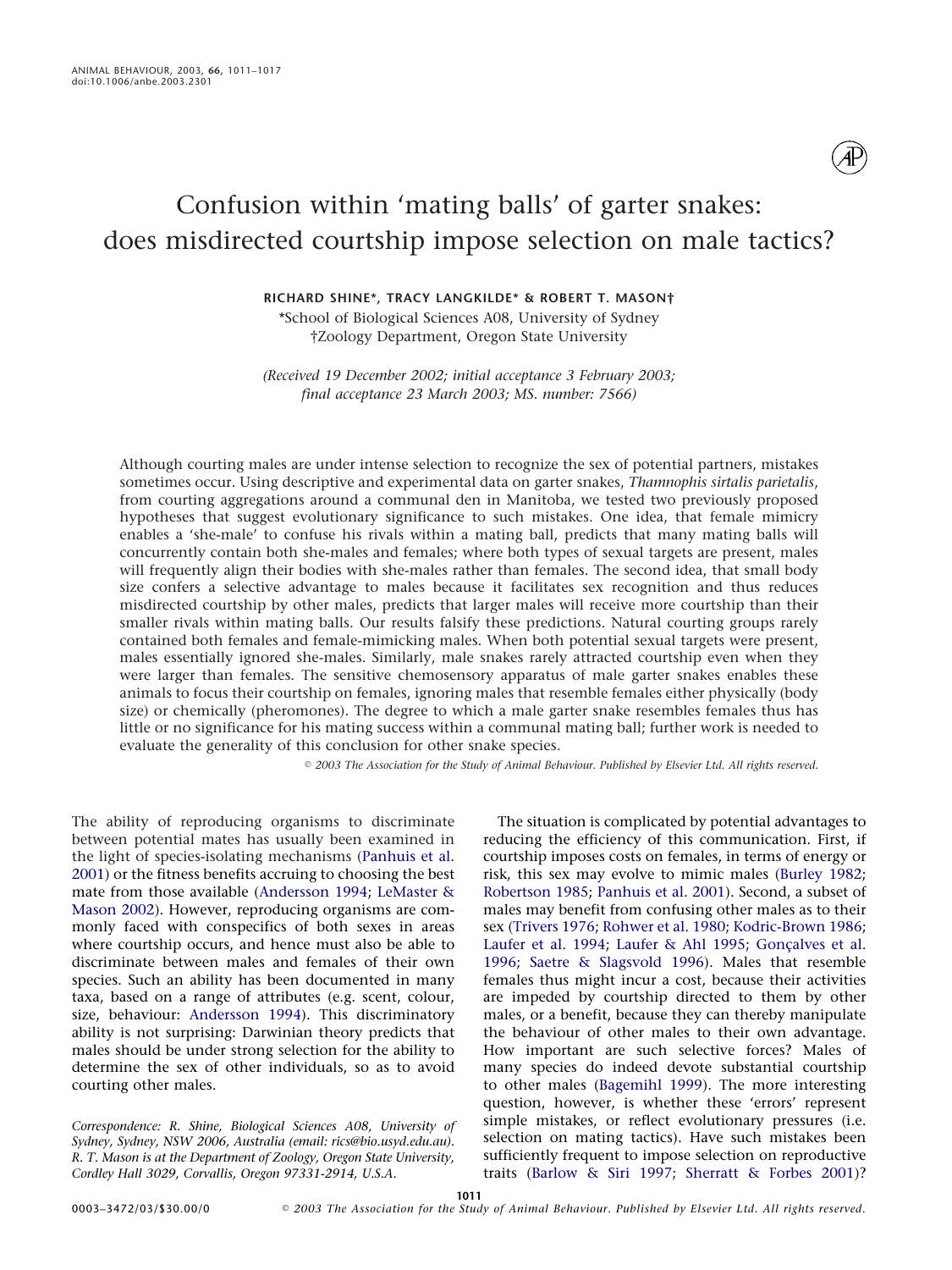Alternatively, sexually dimorphic traits that function in sex recognition might have been secondarily coopted for this function [\(West-Eberhard 1979;](#page-6-1) [West-Eberhard et al.](#page-6-2) [1987;](#page-6-2) [Sherratt & Forbes 2001\)](#page-5-13).

Selection on sex discrimination may be trivial in some kinds of mating systems but important in others. Notably, 'scramble' competition for mates will require many mate recognition 'decisions' by courting males, and hence increase the costs or benefits of male inability to discriminate between males and females [\(Sherratt &](#page-5-13) [Forbes 2001\)](#page-5-13). Many snake species show such scramble polygyny [\(Duvall et al. 1992,](#page-5-14) [1993\)](#page-5-15), with males identifying the sex of other individuals primarily by chemosensory cues [\(Mason et al. 1989;](#page-5-16) [Mason 1992;](#page-5-17) [Weldon](#page-6-3) [et al. 1992\)](#page-6-3). The ophidian vomeronasal system is extremely sensitive, allowing males to follow substratedeposited pheromone trails of reproductive females over long distances [\(Ford & Low 1984;](#page-5-18) [Slip & Shine 1988;](#page-6-4) [LeMaster et al. 2001\)](#page-5-19). None the less, male–male courtship has been reported in several snake taxa from disparate lineages, including colubrids (*Thamnophis* spp.: [Noble](#page-5-20) [1937\)](#page-5-20), elapids (*Notechis* spp.: J. Weigel, personal communication), viperids (*Bitis* spp.: [Akester 1983\)](#page-5-21), and boids (*Eunectes* spp.: [Rivas & Burghardt 2001\)](#page-5-22).

In two of these cases, confusion in sex identification leading to male–male courtship has been interpreted as a significant selective force on male traits. Both systems involve scramble competition and no overt male–male combat, with multiple males simultaneously struggling to copulate with a larger female. In communally denning garter snakes, *Thamnophis sirtalis*, in Canada, [Mason &](#page-5-23) [Crews \(1985\)](#page-5-23) showed that some males produce femalelike pheromones and hence attract courtship by other males. Mason & Crews suggested that these 'she-males' redirect courtship within a mating ball, thus benefiting the female mimic's attempts to mate. [Rivas & Burghardt](#page-5-22) [\(2001\)](#page-5-22) suggested that in Venezuelan populations of the anaconda, *Eunectes murinus*, small body size in males reflects selection to diverge from females and hence facilitates sex recognition by rival males. The putative advantage in this case is to reduce the amount of courtship directed to a male, thereby enabling him to focus on courtship rather than on repelling other males.

Despite the wide divergence phylogenetically, ecologically and in body size between the species used in these two studies, the mating systems of garter snakes and anacondas are broadly similar. Both hypotheses suggest that, within a mating aggregation, males become confused about the sex of other participants and thus redirect courtship to other males rather than to the female. The hypotheses differ in whether this redirection constitutes a cost [\(Rivas & Burghardt 2001\)](#page-5-22) or a benefit [\(Mason &](#page-5-23) [Crews 1985\)](#page-5-23) to the male that is the courtship recipient. Both hypotheses suggest that the misdirection of courtship is sufficiently frequent, with such a high impact on fitness (cost or benefit) that it has imposed significant selection on male attributes (pheromone profile or body size). Thus, both hypotheses rely upon two assumptions: (1) natural courtship groups around females contain males that differ in the degree to which they resemble the female (i.e. she-males plus he-males for the Mason & Crews hypothesis; large males plus small males for the Rivas & Burghardt hypothesis); and (2) males that resemble females (in terms of pheromones or body size) attract courtship to themselves and away from the female. If either of these assumptions is falsified, then the hypotheses cannot be valid for that study system. We tested these ideas on communally denning garter snakes in Canada.

#### **METHODS**

#### **Study Species and Area**

Red-sided garter snakes, *T. s. parietalis*, overwinter in huge communal dens in central Manitoba, presumably to avoid lethally low soil temperatures [\(Gregory 1974,](#page-5-24) [1977;](#page-5-25) [Gregory & Stewart 1975\)](#page-5-26). These snakes are small (adult males average 45 cm snout–vent length, adult females 60 cm) and nonvenomous. They emerge from their dens in spring (May) and court and mate near the den before dispersing to their summer ranges [\(Mason 1993;](#page-5-27) [Shine](#page-5-28) [et al. 2001a\)](#page-5-28). Because males remain near the den for about 2 weeks whereas females disperse almost immediately, the operational sex ratio around the den is highly male biased [\(Shine et al. 2001a\)](#page-5-28). Most newly emerging females are hidden by dozens or hundreds of suitors, all attempting to align their bodies with that of the female [\(Hawley](#page-5-29) [& Aleksiuk 1975,](#page-5-29) [1976\)](#page-5-30). Female skin lipids act as sex pheromones, eliciting vigorous courtship from males [\(Mason 1993\)](#page-5-27). Some males ('she-males') produce femalelike lipids and thus attract courtship [\(Mason & Crews](#page-5-23) [1985;](#page-5-23) [Shine et al. 2000a,](#page-5-31) [b,](#page-5-32) [c\)](#page-5-33). We worked at a communal den containing approximately 10 000 garter snakes 1.5 km north of the town of Inwood, 250 m east of Highway 17 in central southern Manitoba (50°31.58'N, 97°29.71′W).

#### **Diversity of Phenotypes within Mating Balls**

We searched the area around the den, looking for courtship in relatively isolated groups of snakes (i.e. where we could clearly distinguish between snakes that were part of a courting group and those that were not). We then collected the focal snake(s) that were the target of courtship and all other snakes in direct physical contact with that animal. For the pheromonal mimicry study, we attempted to find relatively equal numbers of groups with females and she-males. Within 30 s of collection, the entire group was placed into an open-topped nylon arena ( $1 \times 1 \times 1$  m) erected near the den. Courtship typically recommenced within 60 s. We then observed the group for 10 min. Any animal that was courted was immediately removed and its sex determined. In practice, all courtship had ceased by 4 min (but recommenced if we added a female or she-male, showing that males were still prepared to court but had no suitable 'targets'). Thus, we are confident that our methods revealed all snakes attracting courtship within each group. We used a separate series of groups to examine the distributions of male and female body sizes within mating balls. We collected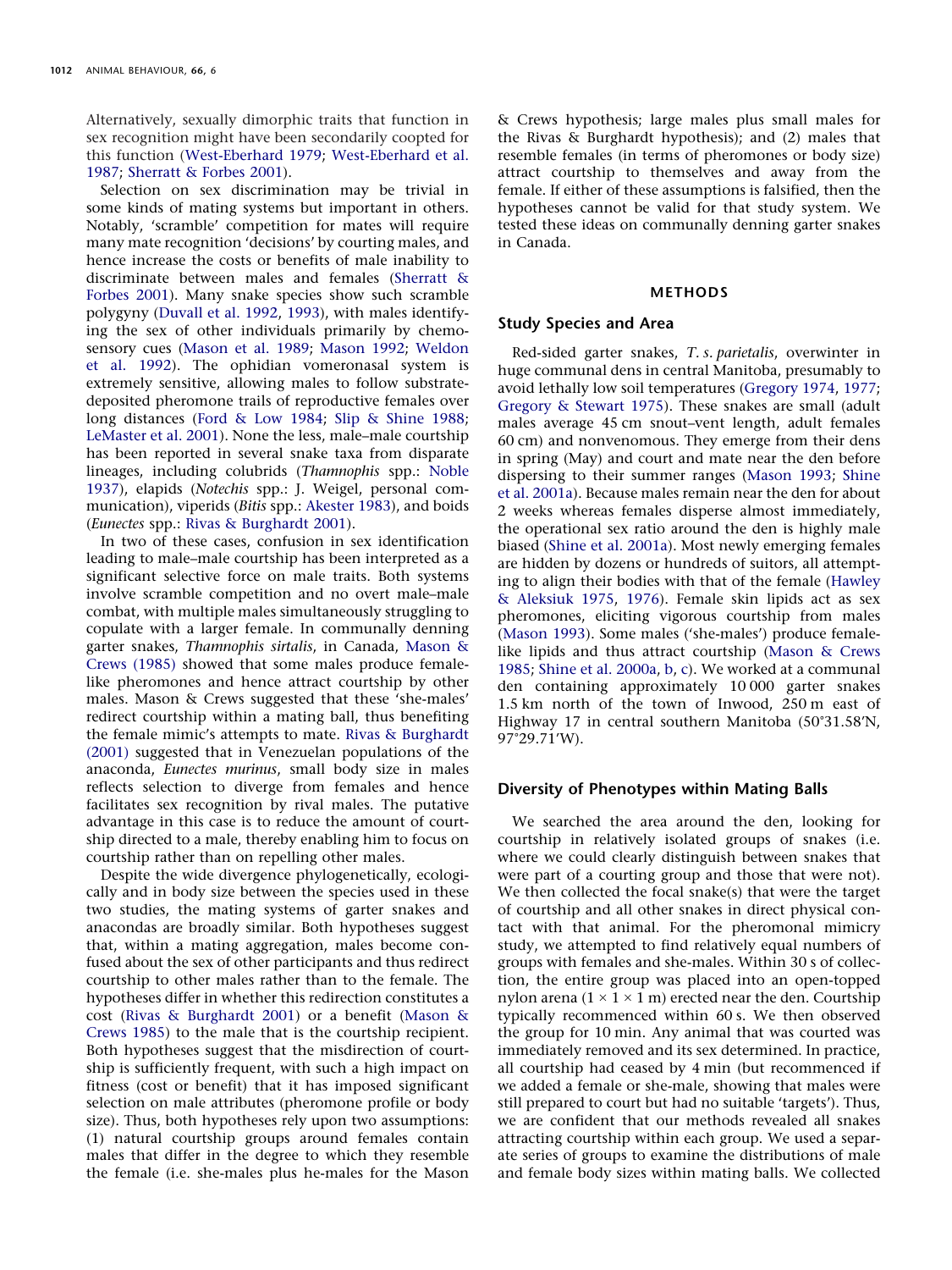all animals within a group, determined their sexes (by eversion of hemipenes) and measured snout–vent length (SVL).

#### **Courtship to Female-like Males**

We conducted experimental trials in outdoor arenas to quantify the amount of courtship directed to males that resembled females in either pheromone profiles or body size, and to evaluate whether the presence of such animals within a mating ball diverted courtship away from the female.

#### *Pheromonal mimicry*

We set up 10 arenas, as above, each containing either three he-males and an unmated female, or two he-males, one she-male and an unmated female. All snakes were collected at the den immediately before the trials. Shemales were identified because they attracted active courtship, whereas he-males did not [\(Shine et al. 2000a\)](#page-5-31). Two of the he-males in each enclosure were arbitrarily chosen as focal snakes and received distinctive dorsal paint marks to enable individual recognition, as did the she-male (we used nontoxic paint for this purpose, which wore off within 48 h). At 5-min intervals for the next 30 min, we scored whether each of the paint-marked snakes was courting and, if so, who was the target of their attentions. This behaviour is straightforward to score, because courting males show distinctive behaviours (body alignment, chin pressing, caudocephalic waving) seen only in courtship [\(Whittier et al. 1985\)](#page-6-5). Analysis was based on total numbers of courtship records per male.

#### *Body size divergence between the sexes*

To quantify how often courting males align with very large males rather than females within a mating ball, we erected nine arenas. To each of these, we added one very large male and one small unmated female, and five smaller males. The large male, the female and one (arbitrarily chosen) small male were paint marked as above. At 2-min intervals for the next 18 min, we scored courtship activity and targets for these males. We added the total numbers of courtship records across all observation periods, to provide an index of courtship activity by each snake to each potential target animal. If mating occurred we immediately terminated the trial, removed the mating pair and replaced them with an unmated female and another male of the same size as the successful male, and commenced a new trial. We conducted 24 trials, of which six resulted in mating.

Because snakes in mating balls often move quickly, and the body of one snake can be hidden beneath others, details of alignment can be difficult to score, especially in larger groups. Thus, we set up an additional series of trials in smaller outdoor arenas ('Space Pop', Smash Enterprises, Melbourne, Australia; 48 cm diameter  $\times$  56 cm deep) where we videorecorded courting groups. We added either four or 24 males and one unmated female (with the female and four males of different size classes painted for individual recognition), and filmed the animals for

10 min or until mating occurred. Subsequent analysis of these films was based on snake positions two to five times during each trial, depending on the duration of the trial before mating. To avoid pseudoreplication, we calculated mean values for each male in each trial, to see whether larger males attracted more courtship.

The research was conducted under the authority of the Oregon State University Institutional Animal Care and Use Committee and in accord with the U.S. Public Health Service 'Policy on Humane Care and Use of Laboratory Animals' and the National Institutes of Health 'Guide to the Care and Use of Laboratory Animals', and with a permit from the Manitoba Department of Natural Resources.

#### **Analysis**

Data were analysed on a Macintosh G4 computer using Statview 5 [\(SAS Institute 1998\)](#page-5-34). Data were checked for conformity to assumptions of statistical tests before analysis; some variables were log transformed to achieve normality of distributions or equivalence of variances between groups. We report mean values  $\pm$  SE.

#### **RESULTS**

#### **Diversity of Phenotypes within Mating Balls**

#### *Pheromonal mimicry*

We collected 50 courtship groups, one of which contained only a single animal (a she-male courting himself); the others contained 1–29 he-males. The mean number of he-males did not differ between groups containing females and those containing she-males (female-centred groups:  $9.92 \pm 1.20$  males; she-male groups:  $8.03 \pm 1.14$ ; one-factor ANOVA:  $F_{1,48}$ =1.30, *P*=0.26). No group contained both a female and a she-male. Of the 24 femalecentred groups, 22 contained a single female and two contained two females. Of the 26 she-male-centred groups, 23 contained one she-male, two contained two she-males, and one contained three she-males.

#### *Body size divergence between the sexes*

We collected 26 mating balls, each containing 2–28 males and a single female. Some mating balls contained males over a wide range of body sizes. Females averaged 35.5% longer  $(15.82 \pm 0.70 \text{ cm})$  than the males found courting them. Thus, most males were clearly distinguishable from most females by body size. However, even very small females were sometimes courted, so that the disparity between the body size of a male and the size of the female he courted varied widely [\(Fig. 1\)](#page-3-0). Mean male size was greater than female size in five of the 26 balls we measured; all of these were small balls (two or three males per female) around small females. Although these were the exception, the overall result supported this assumption of Rivas & Burghardt's model; a minority of males was similar in body size to the females they were courting [\(Fig. 1\)](#page-3-0).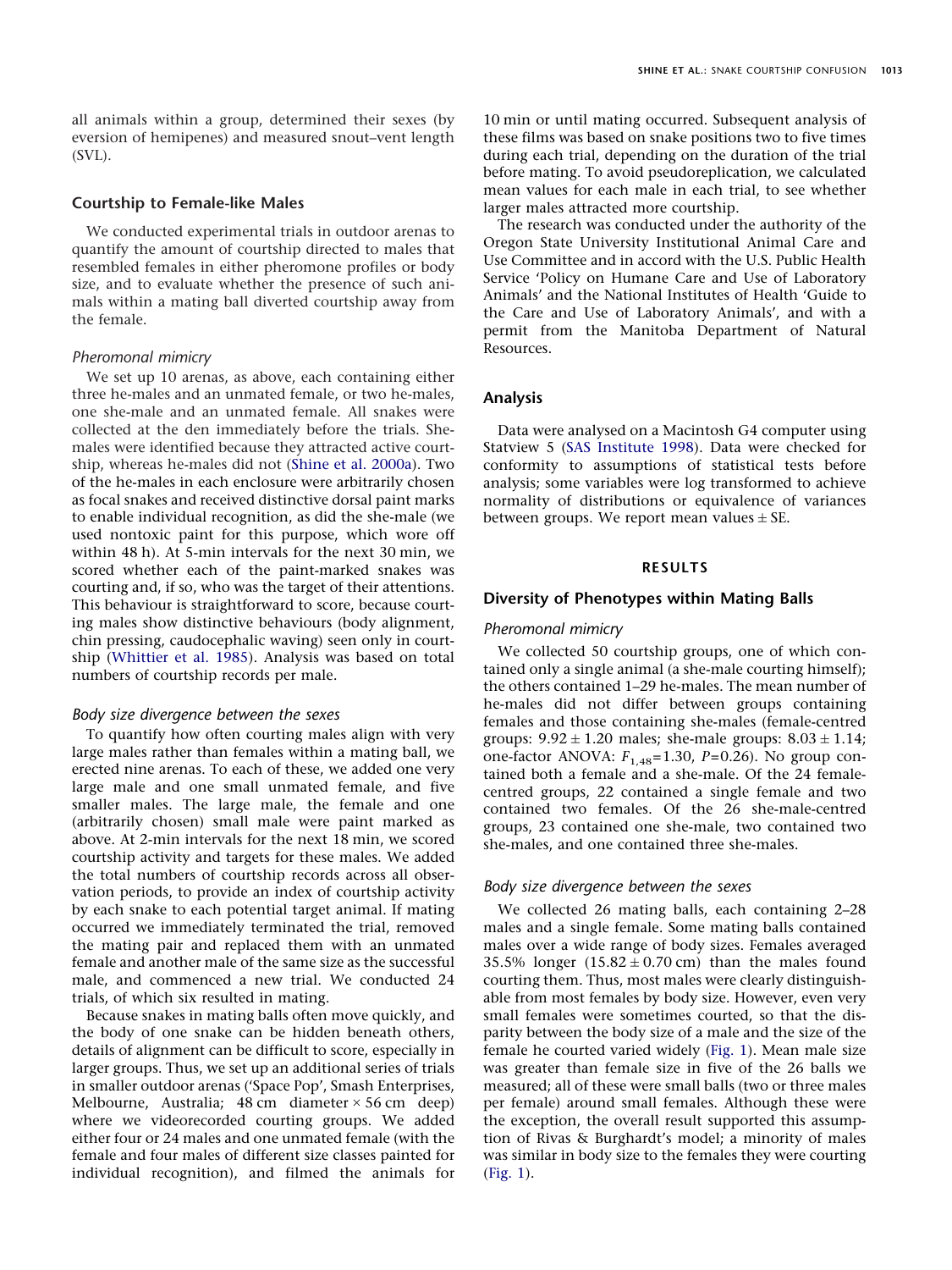<span id="page-3-0"></span>

**Figure 1.** Disparity in snout–vent length (SVL) between male garter snakes and the females they were found courting. Data combined from measurements of snakes in 26 mating balls at the Inwood den in Manitoba. Negative scores show cases where females were larger than courting males and positive scores show cases where males were larger.

#### **Courtship to Female-like Males**

#### *Pheromonal mimicry*

Body sizes of she-males were similar to those of he-males in the same trials (SVL: she-males:  $46.84 \pm$ 1.79 cm; he-males:  $45.40 \pm 0.90$  cm) and both were smaller than females  $(57.08 \pm 1.97 \text{ cm})$ ; one-factor ANOVA: *F*3,27=20.47, *P<*0.0001); post hoc Fisher's protected least significant difference tests showed that females were larger than either of the two male categories (*P<*0.05). The major result from these trials was that courtship to she-males was rare when a female was present: we recorded only three alignments with shemales (versus 25 with females in the same trials). None of these alignments occurred while the she-male was courting the female; instead, the female and she-male were the foci of separate courtship groups within the arena. Courting was recorded in three of 25 possible trials for she-males versus means of 12.5 by he-males in the same trials and 13.0 for he-males in trials without she-males run concurrently, but this difference was not significant  $(F_{1,28}=3.21, P=0.084)$ . Thus, the presence of a she-male in the arena did not reduce the amount of courtship directed to the female (comparing arenas with and without she-males:  $F_{1,28}$ =0.47, *P*=0.50). Despite vigorous courtship in these trials, we never saw a she-male being courted while he was courting a female.

#### *Body size divergence between the sexes*

In trials using large arenas, large males were slightly longer (52.30  $\pm$  0.93 cm) than females (50.36  $\pm$  1.12), and much longer than either the small focal males  $(40.89 \pm 0.81)$  or the unmarked males  $(40.40 \pm 0.34;$ *F*3,121=82.47, *P<*0.0001); post hoc Fisher's PLSD tests showed that large males were not significantly larger than females and that the 'small' males did not differ from randomly chosen males; all other comparisons were significant (*P<*0.05). Analyses on body mass produced identical conclusions (large males:  $45.66 \pm 1.87$  g; females:  $45.48 \pm 2.90$  g; small males:  $20.57 \pm 1.12$  g; unpainted males:  $19.87 \pm 0.44$  g;  $F_{3,121} = 115.68$ , *P*<0.0001); post hoc Fisher's PLSD tests showed that large males were not significantly different from females and that the 'small' males did not differ from randomly chosen males; all other comparisons were significant (*P<*0.05).

Thus, if males use body size as a criterion for sex recognition, we would expect these large males (larger than the females, on average) to attract significant courtship. Large males did attract some courtship, but much less than females did (28% as much, on average). The total amount of courtship (total of alignment plus chin pressing, summed over the eight observation periods) directed to large males was slightly but not significantly more than to small males (means of 1.21 versus 0.67 courting records per snake;  $F_{1,46}$ =1.88, *P*=0.18). However, larger males were also more active in courtship (3.13 versus 1.80;  $F_{1,46}$ =4.51, *P*<0.04). Because a male that is actively courting is by definition close to the female, we might expect males that are active courters to attract more courtship. That is, the most likely 'error' for a courting male will be to align his body with a male that is itself closely aligned to the female. Analysis of covariance confirmed this prediction. With male body size as the factor and intensity of courtship by a male as the covariate, males that courted more often were themselves courted more often (covariate:  $F_{1,45}$ =13.17, *P*<0.001). The amount of courtship directed to a male was not affected by his body size  $(F_{1,45}=0.15, P=0.70)$ , and the relation between courtship to and by a male was similar between large and small males (interaction:  $F_{1,44}=0.38$ ,  $P=0.54$ ). Thus, snakes that were more active courters themselves attracted more 'mistaken' alignments, but male body size did not affect the frequency of this behaviour.

The video trials provided similar conclusions. We ran 33 trials with four males per group and 25 with 24 males per group. Each arena contained four focal snakes of different size categories. The four size classes of males averaged  $40.75 \pm 0.47$ ,  $43.43 \pm 0.49$ ,  $46.50 \pm 0.32$  and 49.90 ± 0.36 cm SVL ( $F_{3,228}$ =90.50, *P*<0.0001; all post hocs differed at *P*<0.05) and  $21.44 \pm 1.18$ ,  $26.08 \pm 1.33$ ,  $31.02 \pm 0.86$  and  $37.85 \pm 0.88$  g in mass ( $F_{3,228}$ =42.11, *P<*0.0001; all post hocs differed at *P<*0.05). Males aligned with other males only rarely in the video trials, as in the larger arenas (15.9% of records of courtship were directed to males and the other 84.1% to females, despite much larger numbers of males than females in the courting groups). As for the trials in the larger arenas, male snakes that courted females more often were themselves the object of courtship more often, especially in larger groups (Pearson correlation between courtship to and by a male:  $r_{98}$ =0.49, *P*<0.0001). To examine effects of body size and group size, we conducted analysis of covariance with male body size (sorted into four categories) and number of males per group as the factors, number of male alignments with a female as the covariate, and courtship to those males as the dependent variable. Interaction terms were not significant (*P>*0.05) and were thus deleted so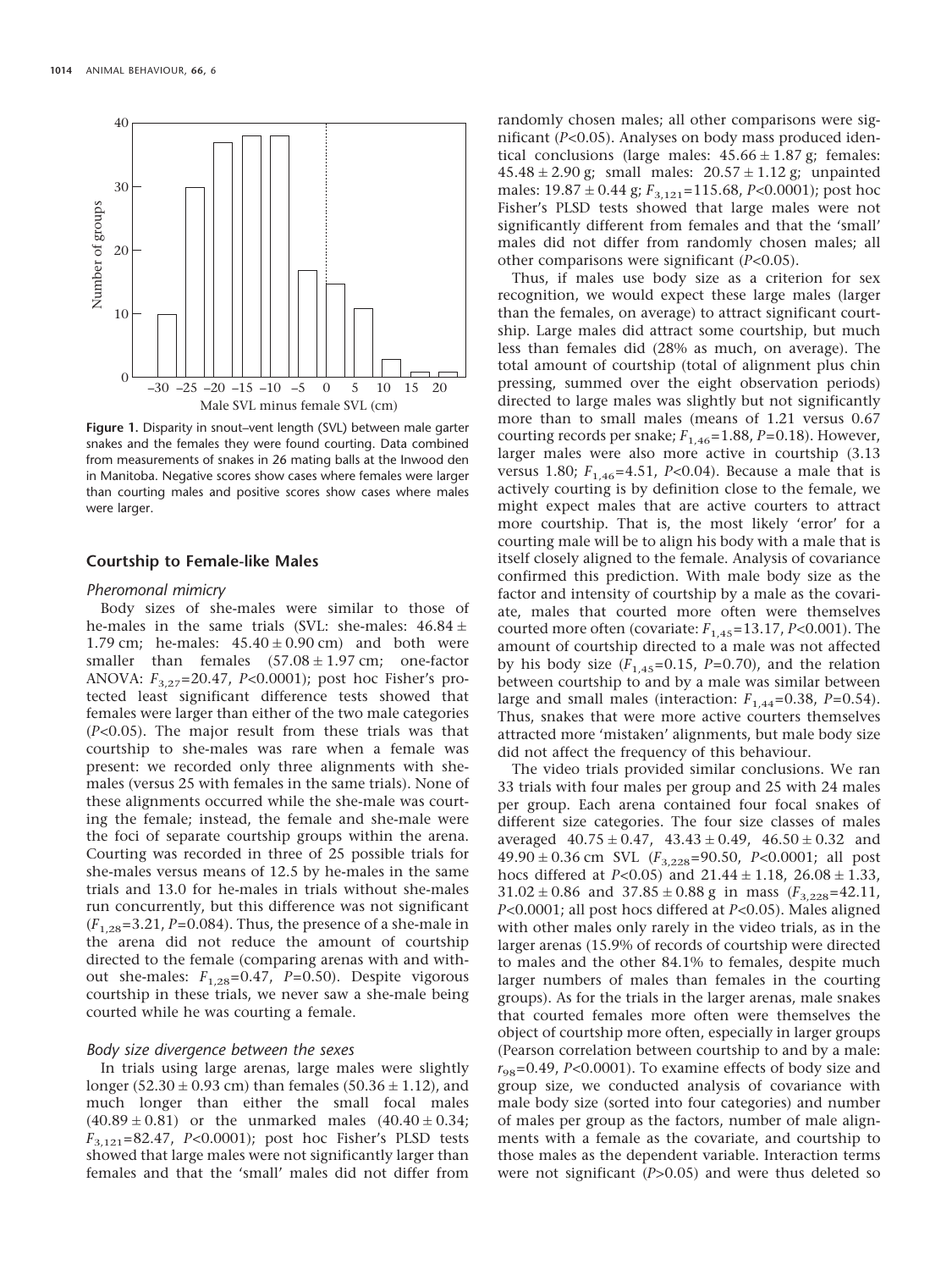that we could compare intercepts. A male's own level of sexual activity was a good predictor of the number of times that he was courted by other males (covariate:  $F_{1,226}$ =8.00, *P*<0.006) but his body size and the number of other males in the group did not affect the number of times that he was courted (body size:  $F_{3,226}$ =0.11, *P*=0.95; group size:  $F_{1,226}$ =0.96, *P*=0.33).

#### **DISCUSSION**

Our results falsify both of the hypotheses that we tested. In both cases, critical assumptions of the hypotheses were not satisfied within the study system that we used. This finding does not mean that the hypotheses may not apply to other systems, but there are no data to support this possibility. Interpretation of our results for garter snakes is greatly facilitated by extensive background information on mating systems and sexual communication in these animals, much of it based on the same den population that was the focus of the present study.

In one sense, there is a trivial answer to the question 'does misdirected courtship to other males impose significant selection on male tactics?' This mating system favours males that can accurately and rapidly distinguish males from females and thereby allocate courtship appropriately. Thus, costs of misdirected courtship to other males impose selection on the chemosensory abilities of male snakes [\(Mason et al. 1987,](#page-5-35) [1989,](#page-5-16) [1990\)](#page-5-36). However, misdirected courtship within communal mating balls is unlikely to have influenced the evolution of other traits, such as female mimicry and sexual size dimorphism. The major conclusion from our studies is that courting male garter snakes in this situation can distinguish the sex of other participants in the mating ball, and are not confused by similarities between males and females in terms of either pheromones or body size.

The social context within which this discrimination occurs is critical. Female mimics (she-males) do attract vigorous courtship, but only when females are not present. Experimental trials showed that she-males ceased courting females and retreated from their presence if males (especially large males) commenced vigorous courtship [\(Shine et al. 2000b\)](#page-5-32). This is exactly what happened in our arena trials, and also explains the lack of 'combined' courting groups (containing both a female and a she-male) in the field sample. The behaviour of he-males also shifts with context; solitary mate-searching he-males are more attracted to she-males than are males already in a courting group around a female [\(Shine et al. 2000a\)](#page-5-31). That is, males seem to search for the most female-like pheromonal stimulus. She-males provide sufficient attraction when no females are nearby, but are abandoned immediately in favour of a real female if one is present. The combination of these two behavioural shifts (she-males avoid females once other males are present, and males ignore she-males if females are present) indicates that the adaptive significance of female mimicry, if any, must lie in advantages to males of being courted in the absence of females. This restriction falsifies the original [Mason–Crews \(1985\)](#page-5-23) hypothesis that she-males obtain a mating advantage through interactions within mating balls around females, but is consistent with the suggestion that courtship provides warmth and protection to otherwise solitary she-males [\(Shine et al. 2001c\)](#page-6-6).

Unlike the Mason–Crews hypothesis, the basic conditions envisaged by the [Rivas–Burghardt \(2001\)](#page-5-22) model are realistic in this population, as they are in the system for which the hypothesis was originally devised (anacondas in Venezuela). That is, mating balls around female garter snakes contain males of a wide range of body sizes, some even longer than the females [\(Fig. 1\)](#page-3-0). The size range of males within such balls is less than would be expected under random membership of mating groups with respect to body size, because of sizeassortative courtship within this population [\(Shine et al.](#page-6-7) [2001b\)](#page-6-7), but is still large enough that one could imagine males mistaking their larger rivals for females. In keeping with this possibility, studies have shown that matesearching males cannot distinguish between the tails of males and females, and thus align their tail with whichever tail is closest [\(Shine et al. 2000c\)](#page-5-33). Female body size and shape also act as stimuli for courtship, with larger females attracting more attention than smaller conspecifics [\(Aleksiuk & Gregory 1974;](#page-5-37) [Hawley & Aleksiuk](#page-5-30) [1976;](#page-5-30) [Gartska et al. 1982;](#page-5-38) [Shine et al. 2001b\)](#page-6-7). At first sight this preference for larger females implies a strong role for visual cues to body size and hence a substantial possibility that courting males would be distracted by a very large (female-sized) male. In practice, this happened only rarely in our study. Even when males were larger than females, they attracted much less courtship. The most likely explanation for this apparent paradox is that males assess the body sizes of females not simply through visual cues, but also through subtle pheromonal shifts that occur with female body size [\(LeMaster & Mason 2002;](#page-5-2) [Shine et al. 2002\)](#page-6-8).

In summary, both the Mason–Crews and Rivas– Burghardt models fail primarily because of the effectiveness of the vomeronasal system in courting male snakes. Confusion occurs only rarely within the mating ball, because a male can generally distinguish the sex (and body size) of another animal rapidly and accurately, often with only a single tongue-flick (personal observation). The mating system of the red-sided garter snake may place an unusually high premium on such discriminatory ability; males in most snake species (and indeed, southern populations of *T. s. parietalis*) may encounter conspecifics at much lower rates and hence have more time to assess the other animal's sex and size. At the same time, however, the potential for confusion between alternative potential mates is probably higher in the Manitoba garter snakes than in most other systems. We conclude that selection on male discriminatory ability has been so strong that misdirected courtship within communal mating balls is rare and hence has not acted as a significant selective force for traits to reduce or enhance the similarity between males and females.

### **Acknowledgments**

We thank Al and Gerry Johnson, Ruth Nesbitt, Heather Waye, Ryan O'Donnell and Deb Lutterschmidt for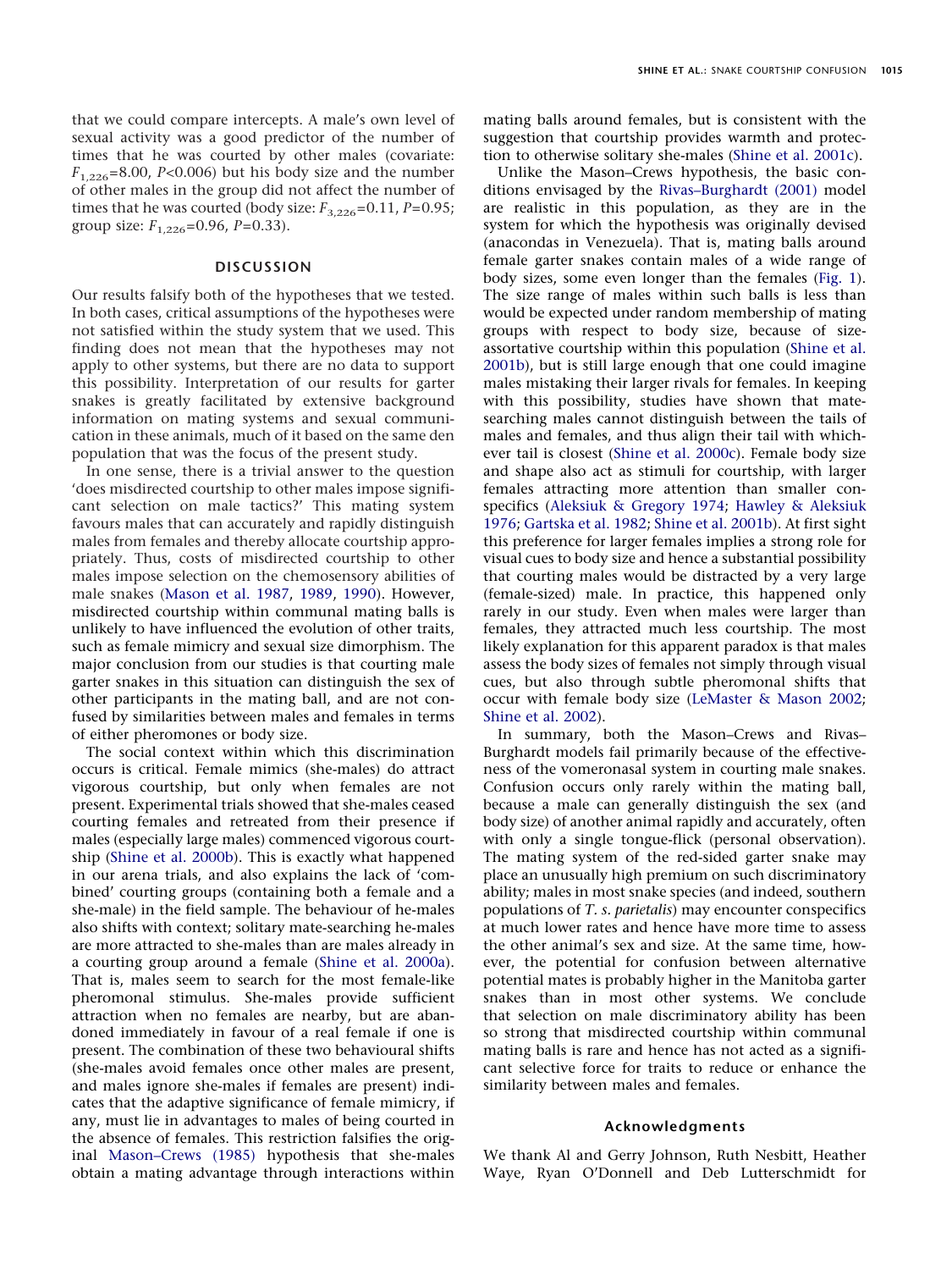help and encouragement. Financial support was provided by the Australian Research Council (to R.S.), and by a National Science Foundation National Young Investigator Award (IBN-9357245) and the Whitehall Foundation (W95-04) to R.T.M.

#### **References**

- <span id="page-5-21"></span>**Akester, J.** 1983. Male combat and reproductive behaviour in captive *Bitis caudalis* (A. Smith). *British Journal of Herpetology*, **6,** 329–333.
- <span id="page-5-37"></span>**Aleksiuk, M. & Gregory, P. T.** 1974. Regulation of seasonal mating behavior in *Thamnophis sirtalis parietalis*. *Copeia*, **1974,** 682–689.
- <span id="page-5-1"></span>**Andersson, M.** 1994. *Sexual Selection*. Princeton, New Jersey: Princeton University Press.
- <span id="page-5-11"></span>**Bagemihl, B.** 1999. *Biological Exuberance. Animal Homosexuality and Natural Diversity*. New York: St Martin's Press.
- <span id="page-5-12"></span>**Barlow, G. W. & Siri, P.** 1997. Does sexual selection account for the conspicuous head dimorphism in the Midas cichlid? *Animal Behaviour*, **53,** 573–584.
- <span id="page-5-3"></span>**Burley, N.** 1982. The evolution of sexual indistinguishability. In: *Natural Selection and Social Behavior* (Ed. by R. D. Alexander & D. W. Tinkle), pp. 121–137. New York: Chiron Press.
- <span id="page-5-14"></span>**Duvall, D., Schuett, G. & Arnold, S. J.** 1992. Pitviper mating systems: ecological potential, sexual selection and microevolution. In: *Biology of the Pitvipers* (Ed. by J. A. Campbell & E. D. J. Brodie), pp. 321–336. Tyler, Texas: Selva.
- <span id="page-5-15"></span>**Duvall, D., Schuett, G. W. & Arnold, S. J.** 1993. Ecology and evolution of snake mating systems. In: *Snakes: Ecology and Behavior* (Ed. by R. A. Seigel & J. T. Collins), pp. 165–200. New York: McGraw-Hill.
- <span id="page-5-18"></span>**Ford, N. B. & Low, J. R.** 1984. Sex pheromone source location by garter snakes: a mechanism for detection of direction in nonvolatile trails. *Journal of Chemical Ecology*, **10,** 1193–1199.
- <span id="page-5-38"></span>**Gartska, W. R., Camazine, B. & Crews, D.** 1982. Interactions of behaviour and physiology during the annual reproductive cycle of the red-sided garter snake (*Thamnophis sirtalis parietalis*). *Herpetologica*, **38,** 104–123.
- <span id="page-5-9"></span>Gonçalves, E. J., Almada, V. C., Oliviera, R. F. & Santos, A. J. 1996. Female mimicry as a mating tactic in males of the blenniid fish *Salaria pavo*. *Journal of the Marine Biology Association of the U.K.*, **76,** 529–538.
- <span id="page-5-24"></span>**Gregory, P. T.** 1974. Patterns of spring emergence of the red-sided garter snake (*Thamnophis sirtalis parietalis*) in the Interlake region of Manitoba. *Canadian Journal of Zoology*, **52,** 1063–1069.
- <span id="page-5-25"></span>**Gregory, P. T.** 1977. Life-history parameters of the red-sided garter snake (*Thamnophis sirtalis parietalis*) in an extreme environment, the Interlake region of Manitoba. *National Museum of Canada, Publications in Zoology*, **13,** 1–44.
- <span id="page-5-26"></span>**Gregory, P. T. & Stewart, K. W.** 1975. Long-distance dispersal and feeding strategy of the red-sided garter snake (*Thamnophis sirtalis parietalis*) in the Interlake of Manitoba. *Canadian Journal of Zoology*, **53,** 238–245.
- <span id="page-5-29"></span>**Hawley, A. W. L. & Aleksiuk, M.** 1975. Thermal regulation of spring mating behavior in the red-sided garter snake (*Thamnophis sirtalis parietalis*). *Canadian Journal of Zoology*, **53,** 768–776.
- <span id="page-5-30"></span>**Hawley, A. W. L. & Aleksiuk, M.** 1976. Sexual receptivity in the female red-sided garter snake (*Thamnophis sirtalis parietalis*). *Copeia*, **1976,** 401–404.
- <span id="page-5-6"></span>**Kodric-Brown, A.** 1986. Satellites and sneakers: opportunistic male breeding tactics in pupfish (*Cyprinodon pecoensis*). *Behavioral Ecology and Sociobiology*, **19,** 425–432.
- <span id="page-5-8"></span>**Laufer, H. & Ahl, J. S. B.** 1995. Mating behavior and methyl farnesoate levels in male morphotypes of the spider crab, *Libinia emarginata*. *Journal of Experimental Marine Biology and Ecology*, **193,** 15–20.
- <span id="page-5-7"></span>**Laufer, H., Sagi, A. & Ahl, J. S. B.** 1994. Alternate mating strategies of polymorphic males of *Libinia emarginata* appear to depend on methyl farnesoate. *Invertebrate Reproduction and Development*, **26,** 41–44.
- <span id="page-5-2"></span>**LeMaster, M. P. & Mason, R. T.** 2002. Variation in a female sexual attractiveness pheromone controls mate choice in garter snakes. *Journal of Chemical Ecology*, **28,** 1269–1285.
- <span id="page-5-19"></span>**LeMaster, M. P., Moore, I. T. & Mason, R. T.** 2001. Conspecific trailing behaviour of red-sided garter snakes, *Thamnophis sirtalis parietalis*, in the natural environment. *Animal Behaviour*, **61,** 827– 833.
- <span id="page-5-17"></span>**Mason, R. T.** 1992. Reptilian pheromones. In: *Biology of the Reptilia, Vol. 18. Hormones, Brain and Behavior* (Ed. by C. Gans & D. Crews), pp. 114–228. Chicago: University of Chicago Press.
- <span id="page-5-27"></span>**Mason, R. T.** 1993. Chemical ecology of the red-sided garter snake, *Thamnophis sirtalis parietalis*. *Brain, Behavior and Evolution*, **41,** 261–268.
- <span id="page-5-23"></span>**Mason, R. T. & Crews, D.** 1985. Female mimicry in garter snakes. *Nature*, **316,** 59–60.
- <span id="page-5-35"></span>**Mason, R. T., Chinn, J. W. & Crews, D.** 1987. Sex and seasonal differences in the skin lipids of garter snakes. *Comparative Biochemistry and Physiology*, **87B,** 999–1003.
- <span id="page-5-16"></span>**Mason, R. T., Fales, H. M., Jones, T. H., Pannell, L. K., Chinn, J. W. & Crews, D.** 1989. Sex pheromones in snakes. *Science*, **245,** 290–293.
- <span id="page-5-36"></span>**Mason, R. T., Jones, T. H., Fales, H. M., Pannell, L. K. & Crews, D.** 1990. Characterization, synthesis, and behavioral responses to sex attractiveness pheromones of red-sided garter snakes (*Thamnophis sirtalis parietalis*). *Journal of Chemical Ecology*, **16,** 2353–2369.
- <span id="page-5-20"></span>**Noble, G. K.** 1937. The sense organs involved in the courtship of *Storeria*, *Thamnophis*, and other snakes. *Bulletin of the American Museum of Natural History*, **73,** 673–725.
- <span id="page-5-0"></span>**Panhuis, T. M., Butlin, R. K., Zuk, M. & Tregenza, T.** 2001. Sexual selection and speciation. *Trends in Ecology and Evolution*, **16,** 364–371.
- <span id="page-5-22"></span>**Rivas, J. & Burghardt, G. M.** 2001. Understanding sexual size dimorphism in snakes: wearing the snake's shoes. *Animal Behaviour*, **62,** F1–F6.
- <span id="page-5-4"></span>**Robertson, H. M.** 1985. Female dimorphism and mating behaviour in a damselfly, *Ischnura ramburi*: females mimicking males. *Animal Behaviour*, **33,** 805–809.
- <span id="page-5-5"></span>**Rohwer, S., Fretwell, S. D. & Niles, D. M.** 1980. Delayed maturation in passerine plumages and the deceptive acquisition of resources. *American Naturalist*, **115,** 400–437.
- <span id="page-5-34"></span>**SAS Institute** 1998. *Statview 5*. Cary, North Carolina: SAS Institute.
- <span id="page-5-10"></span>**Saetre, G.-P. & Slagsvold, T.** 1996. The significance of female mimicry in male contests. *American Naturalist*, **147,** 981–995.
- <span id="page-5-13"></span>**Sherratt, T. N. & Forbes, M. R.** 2001. Sexual differences in coloration of coenagrionid damselflies (Odonata): a case of intraspecific aposematism? *Animal Behaviour*, **62,** 653–660.
- <span id="page-5-31"></span>**Shine, R., Harlow, P. S., LeMaster, M. P., Moore, I. & Mason, R. T.** 2000a. The transvestite serpent: why do male garter snakes court (some) other males? *Animal Behaviour*, **59,** 349–359.
- <span id="page-5-32"></span>**Shine, R., O'Connor, D. & Mason, R. T.** 2000b. Female mimicry in gartersnakes: behavioural tactics of 'she-males' and the males that court them. *Canadian Journal of Zoology*, **78,** 1391–1396.
- <span id="page-5-33"></span>**Shine, R., O'Connor, D. & Mason, R. T.** 2000c. The problem with courting a cylindrical object: how does an amorous male snake determine which end is which? *Behaviour*, **137,** 727–739.
- <span id="page-5-28"></span>**Shine, R., Elphick, M. J., Harlow, P. S., Moore, I. T., LeMaster, M. P. & Mason, R. T.** 2001a. Movements, mating and dispersal of red-sided gartersnakes from a communal den in Manitoba. *Copeia*, **2001,** 82–91.